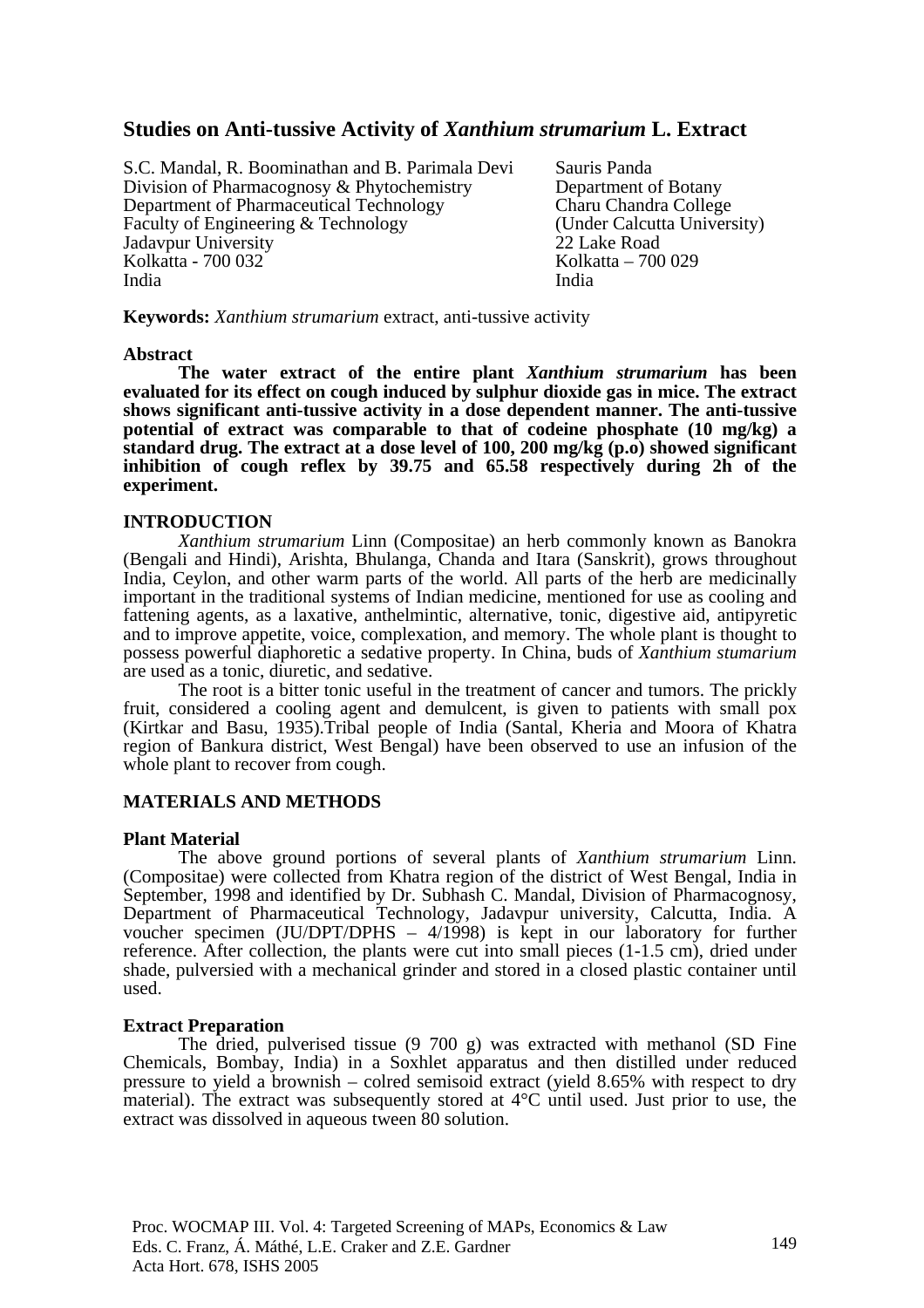#### **Test Animals**

Swiss albino mice (22-25 gms) of both the sexes were used as test animals in the experimental animals. The animals were maintained at  $25 \pm 1$ °C under natural day light/night conditions for atleast 10 days of acclimation using in the test procedure.

#### **Antitussive Evaluation**

The experiment model has been shown in Fig. 1. (Miyagoshi et al., 1986), where A is a 500-ml 3-necked flask containing aqueous saturated sodium hydrogen sulfite solution. By opening the stopcock of a burette B concentrated sulfuric acid was introduced to generate sulfur dioxide gas. Sulfur dioxide gas was filled previously in A and C the gas reservoir. And by opening cocks C and B pressure in the gas reservoir C is elevated which is recorded by the water manometer D. The chemical reaction occurring in flask A is

2 NaHSO<sub>3</sub> + H<sub>2</sub>SO<sub>4</sub>  $\xrightarrow{2SO_2}$  + Na<sub>2</sub>SO<sub>4</sub> + 2H<sub>2</sub>0

Then the stop cock B was closed and the stopcock D was opened slightly till pressure in D (11 mm I.D.) reaches to 75 mm water, when the cock is closed. These procedure were operated in a draught. Then each drug and extracts were orally administered to mice.

The animals were divided into 4 groups, each containing 10 mice. One served as control group. One group for codeine phosphate (standard antitussive agent) and another 2 groups for methanol extract of *Xanthium strumarium* Linn. Codeine phosphate was administered in a dose of 10 mg/kg. Methanol extract administered in a dose of 100 mg/kg, 200 mg/kg. Both the extract and codeine phosphate were suspended in aqueous tween 80 solution. The control group received neither extract nor codeine phosphate but aqueous tween 80 solution only. Initially the cough response of all the groups were observed by placing the animals in desiccator E. The cocks C, F and E were opened in order when the pressure in D became 0 mm of water, all the cocks were closed immediately certain amount of sulphur dioxide gas was introduced in this way. After a minute of introducing the gas in E and the mice were taken out of the desiccator and frequency of cough was observed for 5 min in an open ended filter funnel with a stethoscope at the tip in which the mouse was confined. In the same fashion the frequency of cough was observed for the methanol extract (100 and 200 mg/kg) and codeine phosphate (10 mg/kg) treated groups of animals at 1h, 2h, 3h intervals (after drug administration).

#### **Statistical Analysis**

The experimental results were expressed as the mean  $\pm$  standard error mean (SEM). Significance was calculated by the Students *t*- test. *P*-values less than 0.001 imply significance of the pharmacological effects in the experiment (Woodson, 1987).

## **RESULTS AND DISCUSSION**

The extract showed significant activity in inhibiting the cough reflex at dose of 200 mg/kg when compared with saline control treated (Table 1). It also produced significant effect at 100 mg/kg dose at the end of 2h. Codeine phosphate was used as standard drug for comparison. Produced significant inhibition. It was observed that the extract at doses of 100 mg/kg p.o, showed maximum inhibition of cough 39.75% at the end of 2h after administration of the and at a dose 200 mg/kg it showed inhibition by 65.85% at the end of 2h administration of the same. Codeine phosphate produced maximum inhibition by 67.72% at 2h after administration of the same. Then it was observed that oral administration of the extract reduced the frequency of cough in a dose related fashion which was statistically significant when compared with control (Woodson, 1987). So it can be concluded that this leaf extract has significant anti-cough effect in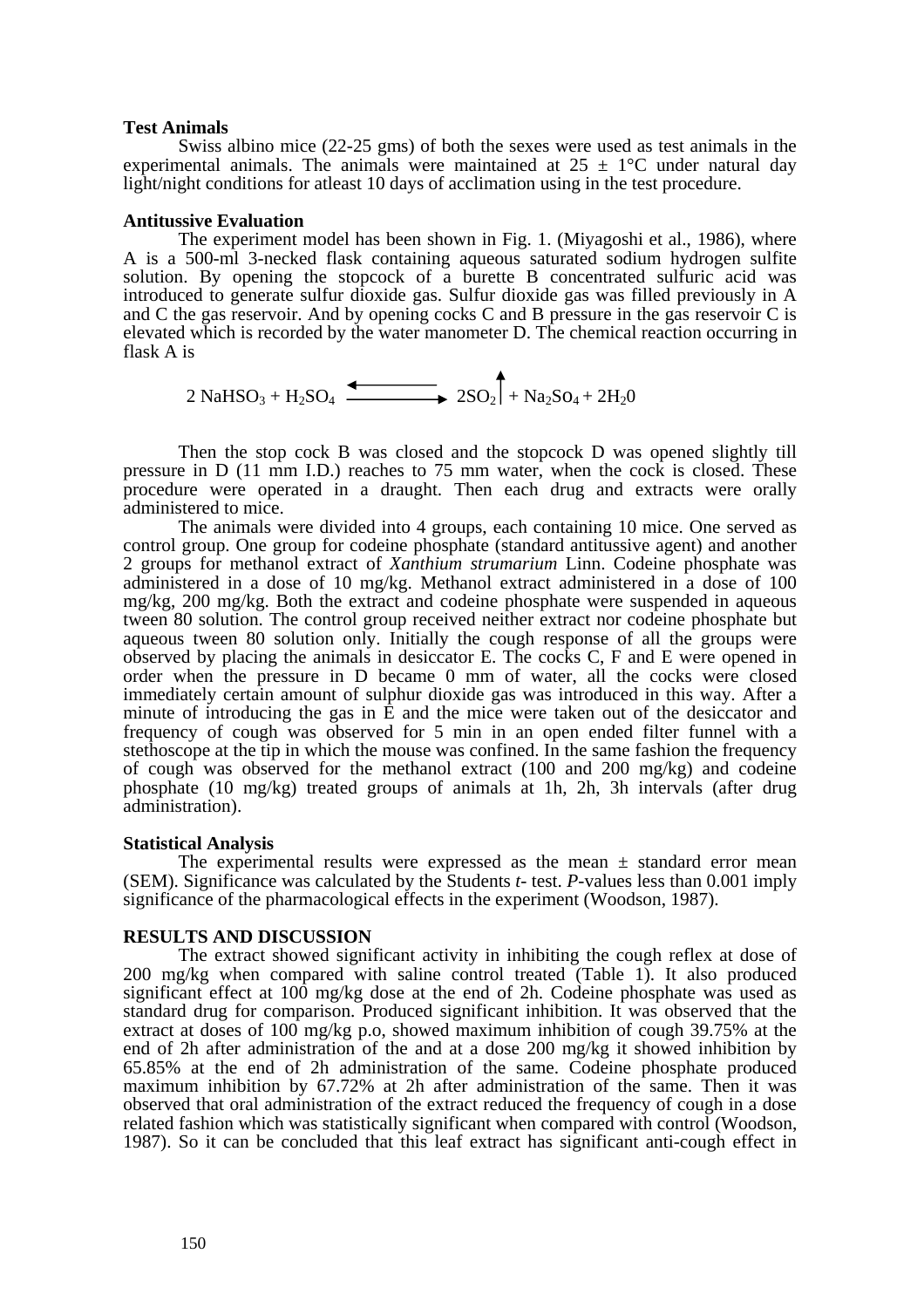experimentally induced cough reflex in mice like the standard drug (codeine phosphate). Thus it could be assumed that the extract might be acting via the central nervous system. Further work relating to the isolation and characterization of the active constituents as well as evaluation of the mechanism of antitussive effect is under way in our laboratory.

#### **ACKNOWLEDGEMENT**

The authors are thankful to All India Council of Technical Education, New Delhi for financial assistance to Dr. Subhash C. Mandal and we owe our thanks to the authorities of Botanical Survey of India, Shipbur, Howrah for authentication of the plant.

### **Literature Cited**

Kirtikar, K.R. and Basu, B.D. 1935. Indian Medicinal Plants. Ed. by E. Blatter, J.F. Caius, K.S. Mhaskar, Bishen Singh and Mahendra pal Singh Dehradun. p.1356-1357.

- Miyagoshi, A., Amagaya, S. and Ogihara, Y. 1986. Antitussive effects of L-ephedrine, amygdalin and makyokansekito (Chinese traditional medicine) using a cough model by sulphur dioxide gas in mice. Planta Med. 52:275-278.
- Woodson, R.F. 1987. Statistical Methods for the analysis of Biomedicinal Data (Wiley Series in Probability and Mathematical Statistics) Wiley, New York. p.515-316.

## **Tables**

| <b>Treatment</b>  | <b>Dose</b> | Frequency of cough (mean $\pm$ SEM)      |                                          |                                           |
|-------------------|-------------|------------------------------------------|------------------------------------------|-------------------------------------------|
|                   | (mg/kg)     | 1hr                                      | 2 <sub>hr</sub>                          | 3hr                                       |
| Control           |             | $158.60 \pm 2.0$                         | $160.90 \pm 1.79$                        | $162.40 \pm 2.5$                          |
| Codeine phosphate | 10          | $87.00 \pm 2.38^*$<br>(45.14)            | $52.70 \pm 2.3$ <sup>*</sup><br>(67.72)  | $74.70 \pm .82$ <sup>*</sup><br>(54.00)   |
| <b>MEXS</b>       | 100         | $126.0 \pm 2.17$ <sup>*</sup><br>(20.55) | $96.93 \pm 1.8^*$<br>(39.75)             | $108.30 \pm 2.84$ <sup>*</sup><br>(33.31) |
| <b>MEXS</b>       | 200         | $98.30 \pm 1.98$ <sup>*</sup><br>(38.02) | $54.94 \pm 2.26$ <sup>*</sup><br>(65.85) | $93.60 \pm 2.41$<br>(42.36)               |

Table 1. Effects of *Xanthium strumarium* extract and codeine phosphate on the cough induced by sulphur oxide gas in mice  $(N = 10)$ .

 $*P < 0.001$  vs. control by students *t*- test

Figures in parenthesis indicate percentage inhibition of cough reflex.

The frequency of cough was counted for 5 min after  $SO<sub>2</sub>$  gas challenge.

MEXS: Methanol extract of *Xanthium strumarium* Linn